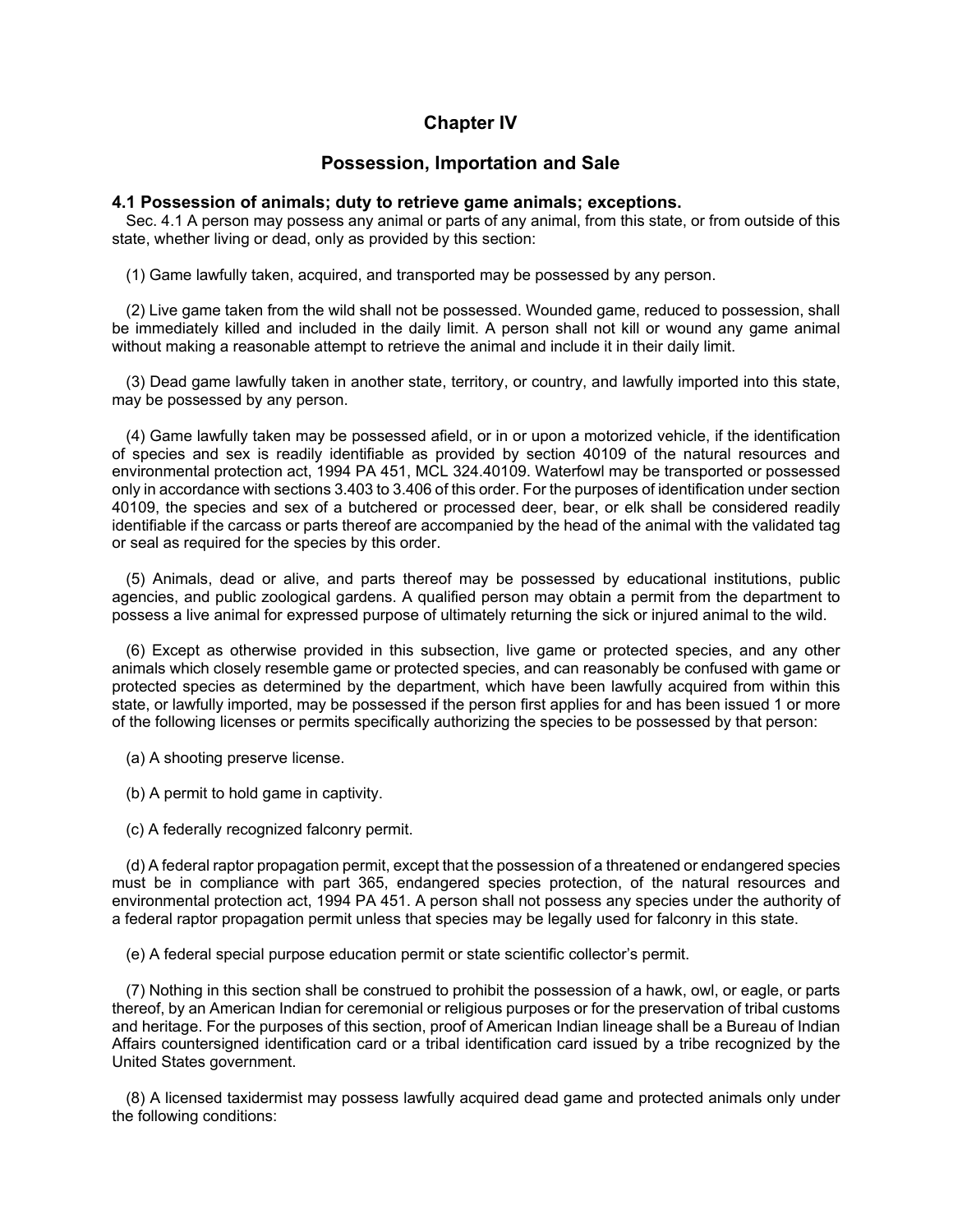(a) Game and protected animals must be tagged with a taxidermist specimen identification tag supplied by the department and the information requested on the tag must be completely and legibly recorded. Harvest reporting information shall be recorded as instructed by the department.

(b) A copy of the taxidermist specimen identification tag shall be maintained by the taxidermist on the premises for inspection by a conservation officer or a law enforcement officer for 1 year following disposal of any specimen.

(c) Receipt of any cervid carcass or parts thereof, other than deboned meat, quarters or other parts of a cervid that do not have any part of the spinal column or head attached, antlers, antlers attached to a skull or skull cap cleaned of all brain and muscle tissue, hides, and upper canine teeth originating from another state or province must be reported to the department, within the business hours of the next 72 hours of receipt unless at least one of the following conditions is met:

(i) The carcass or parts thereof is affixed with a department-issued CWD survey tag.

(ii) The hunter presents a portion of the department-issued CWD survey tag for that animal.

(9) A person shall not possess the carcass or parts thereof, of a cervid originating from another state or province except for the following:

(a) Deboned meat, quarters or other parts of a cervid that do not have any part of the spinal column or head attached, antlers, antlers attached to a skull cap cleaned of all brain and muscle tissue, hides, and upper canine teeth.

(b) A finished taxidermist mount.

(c) Tissues imported for use by a diagnostic or research laboratory.

(10) A person may possess antlers that have been shed by a cervid. "Shed" means to cast off as part of a natural process.

(11) An individual is exempt from obtaining a permit or license under this section for captive sourced:

(a) Pheasants (phasianus colchicus) if there are 12 or fewer in number.

(b) Quail if there are 12 or fewer in number.

(c) Hungarian partridge if there are 12 or fewer in number.

History: Eff. Mar 31, 1989; Am. 22, 1989, Eff. Jan 1, 1990; Am. 14, 1990, Eff. Aug 1, 1990; Am. 3, 1996, Eff. Apr 11, 1996; Am. 1, 1997, Eff. May 1, 1997; Am. 8, 1999, Eff. Sep 1, 1999; Am. 16, 2008, Eff. Oct 10, 2008; Am. 15, 2010, Eff. Aug. 12, 2010; Am. 8, 2012, Eff. Jun 15, 2012.; Am. Interim Order 1, 2015, Eff. May 26, 2015; Am. 9, 2015, Eff. Aug. 14, 2015; Am. 4, 2017, Eff. June 9, 2017; Interim Order 1 of 2017, Eff. Oct. 4, 2017; Am. 12, 2018, Eff. Aug. 10, 2018; Am. 7, 2019, Eff. July 12, 2019. Am. 6, 2020; Eff. July 17, 2020; Am. 4, 2022, Eff. June 10, 2022.

#### **4.2 Importation.**

Sec. 4.2 A person may import any animal, whether living or dead, or parts of any animal, into this state only as provided in this section:

(1) Dead bear or wild turkey, and parts thereof, lawfully taken or purchased in another state, territory, or country, and lawfully exported from that state, territory, or country, may be imported into this state if the bear or turkey is clearly and permanently tagged as to the state, territory, or country of origin. A person causing a dead animal or parts thereof to be imported shall maintain documentation of the lawful taking, purchase, and/or importation of the animal until the animal is consumed, or if prepared as a trophy, the documentation must remain with the trophy.

(2) Except as otherwise provided in this subsection, live game or protected animals, lawfully taken or acquired in another state, territory, or country, and lawfully exported from that state, territory, or country, may be imported into this state if the person causing the game or protected animal to be imported complies with sections 5.2 and 5.5 of this order and has first applied for and been issued one or more of the following licenses or permits specifically authorizing possession of the species being imported: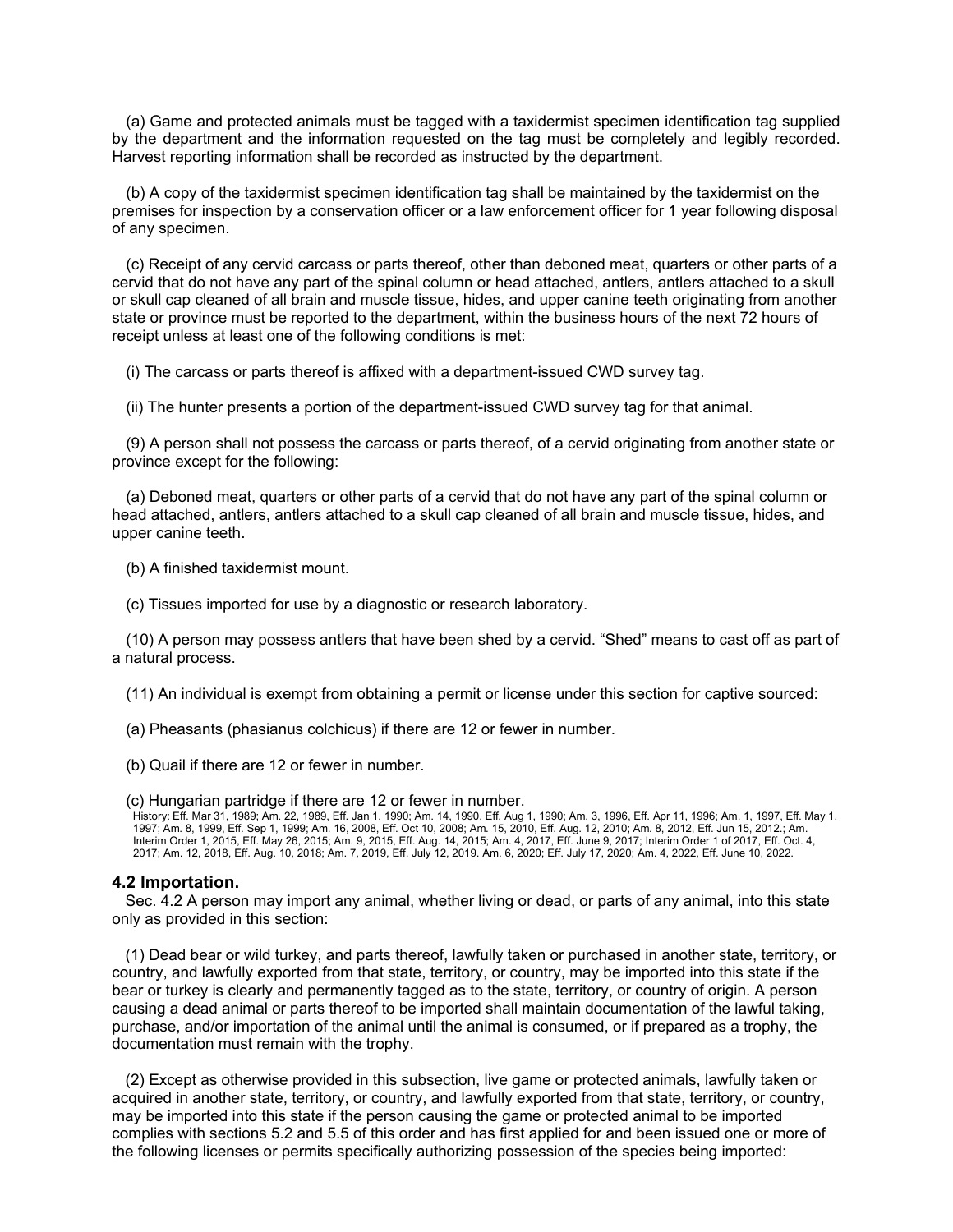(a) A shooting preserve license.

(b) A permit to hold game in captivity.

(c) A federally recognized falconry permit.

(d) A federal raptor propagation permit, except that the importation of a threatened or endangered species must be in compliance with part 365, endangered species protection, of the natural resources and environmental protection act, 1994 PA 451. A person shall not import any species under the authority of a federal raptor propagation permit unless that species may be legally used for falconry in this state.

(e) A federal special purpose possession education permit or state scientific collector's permit.

(3) A person shall not import the carcass or parts thereof, of a cervid into this state except as described in section 4.1 (9) of this order. The carcass or parts thereof must be clearly and permanently tagged as to the state, territory, or country of origin. Documentation must be maintained of the lawful taking, purchase, and/or importation of the animal until the animal is consumed, or if prepared as a trophy, the documentation must remain with the trophy.

(4) A person who is notified by mail or other means that a carcass or parts thereof, imported into Michigan tested positive for CWD, shall report such finding within 72 hours to the Michigan department of natural resources, wildlife disease laboratory, and shall provide such information as may be requested by the laboratory.

(5) Nothing in this subsection shall be construed to prohibit an American Indian from importing a hawk, owl, or eagle for ceremonial or religious purposes or for the preservation of tribal customs and heritage. For the purposes of this section, proof of American Indian lineage shall be a Bureau of Indian Affairs countersigned identification card or a tribal identification card issued by a tribe recognized by the United States government.

History: Eff. Mar 31, 1989; Am. 22, 1989, Eff. Jan 1, 1990; Am. 14, 1990, Eff. Aug 1, 1990; Am. 7, 1991, Eff. Jul 1, 1991; Am. 1, 1997, Eff. May 1, 1997; Am. 16, 2008, Eff. Oct 10, 2008; Am. 15, 2010, Eff. Aug. 12, 2010; Am. 4, 2017, Eff. June 9, 2017; Am. 12, 2018, Eff. Aug. 10, 2018.

### **4.3 Buying and selling.**

Sec. 4.3 A person may buy, offer to buy, sell, offer to sell, or exchange for anything of value animals or parts of animals only as provided in this section:

(1) The fur, hide, pelt, plumage, or skin of game, lawfully taken during the open season or raised under the authority of a permit to hold wildlife in captivity, may be sold or offered for sale by the person licensed to take the game or the person permitted to hold wildlife in captivity.

(2) The carcass and parts thereof, of fur-bearing animals lawfully taken during their open season or lawfully imported from another state, territory, or country, may be bought or sold.

(3) The antlers of deer, elk, and moose lawfully taken by a hunter or shed by the animal may be bought or sold. The skull of black bear lawfully taken may be bought or sold. The teeth, claws, flesh, bones, or internal organs of game, other than those species listed in subsection (2), shall not be bought or sold.

(4) A person engaged in the business of buying or selling animals, or parts thereof, other than tanned skins, hides, or manufactured products, may be required to obtain a fur dealer's license as required by part 425, furs, hides, and pelts, of the natural resources and environmental protection act, Act No. 451 of the Public Acts of 1994, being sections 324.42501 to 324.42507 of the Michigan Compiled Laws. A taxidermist, licensed by the department, is not required to obtain a fur dealer's license to purchase animals, or parts thereof, which may be legally bought or sold under subsections (1) to (3), part 427, breeders and dealers, of the natural resources and environmental protection act, Act No. 451 of the Public Acts of 1994, being sections 324.42701 to 324.42714 of the Michigan Compiled Laws, or part 417, private shooting preserves, of the natural resources and environmental protection act, Act No. 451 of the Public Acts of 1994, being sections 324.41701 to 324.41712 of the Michigan Compiled Laws.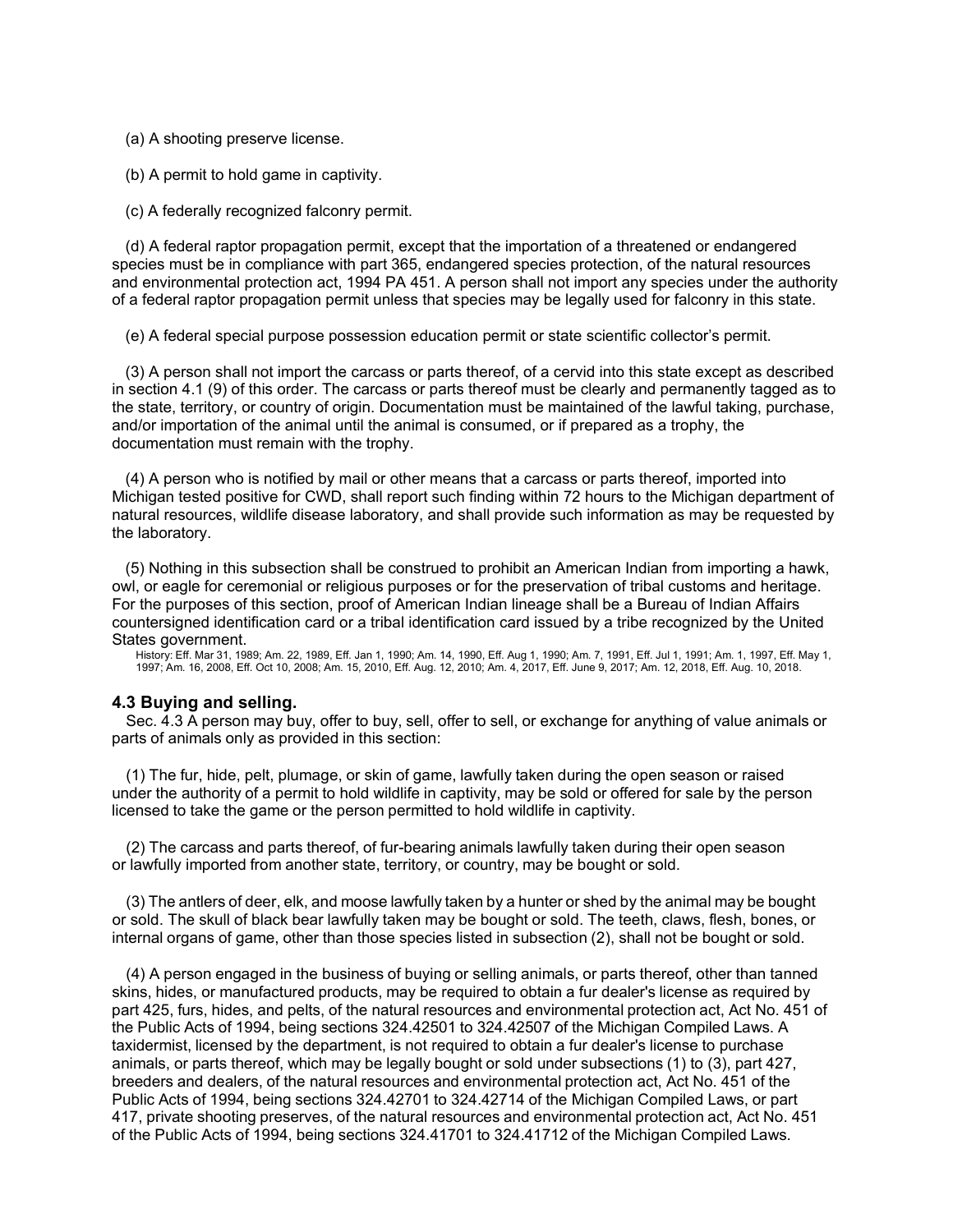(5) A dealer in meats, restaurateur, private club manager, shooting preserve licensee, or the sponsor of a field dog trial may sell for food the carcasses of game listed in subsection (2), game lawfully purchased from a captive wildlife permittee, and/or game lawfully imported from another state, territory, or country provided that the seller maintains on the premises documents, receipts, bills of lading, invoices, or customs declarations which identify the number, origin, poundage, species, and cost of the game being sold. Such records must be maintained on the premises and made available to any conservation officer during normal business hours for at least 30 days following the sale of the game.

(6) A person with a permit to hold wildlife in captivity may buy and sell any animals listed on their permit in accordance with the provisions of part 427, breeders and dealers, of the natural resources and environmental protection act, Act No. 451 of the Public Acts of 1994, being sections 324.42701 to 324.42714 of the Michigan Compiled Laws, and orders issued under the authority of that part.

(7) A licensed taxidermist may sell a permanently preserved specimen other than a migratory bird if the animal was lawfully obtained and, upon transfer, is lawfully possessed by the buyer. Documentation of lawful purchase or lawful importation must be maintained by the taxidermist and transferred to the buyer upon sale. A licensed taxidermist may sell a mounted, properly marked, captive bred, migratory bird if it was lawfully obtained and is sold in compliance with federal regulations.

(8) Dead game, or parts thereof, imported from another state, territory, or country and offered for sale must be labeled or stamped as a product of that state, territory, or country and the name of the producer clearly identified in legible English on the exterior of any packaging.

(9) The state will allow the buying and selling of raptors as provided by 50 C.F.R. 21.85. No person shall purchase, sell or barter any raptor eggs, any raptors taken from the wild, any raptor semen collected from the wild, or any raptors hatched from eggs taken from the wild.

History: Eff. Mar 31, 1989; Am. 22, 1989, Eff. Jan 1, 1990; Am. 14, 1990, Eff. Aug 1, 1990; Am. 2, 1992, Eff. Jul 1, 1992: Am. 1, 1997, Eff. May 1, 1997; Am. 8, 2012, Eff. Jun 15, 2012; Am. 2, 2022; Eff. Mar. 11, 2022.

## **4.4 Commercial processing and storage; records required; maintenance and inspection; exceptions.**

Sec. 4.4 (1) The owner, operator, or agent of any commercial processing operation, refrigeration plant, or frozen food locker plant, shall obtain a free permit from the department and maintain records of all wild animals accepted for processing or storage for 90 days following receipt of the animal. Such records shall include the name and address of the owner of the animal, the date accepted, the number of the license or permit authorizing possession, and harvest reporting information as instructed by the department. These records shall be maintained on the premises and be available for inspection by a conservation officer or a law enforcement officer at any reasonable time.

(2) A commercial processing operation that receives a carcass or parts thereof, other than deboned meat, quarters or other parts of a cervid that do not have any part of the spinal column or head attached, antlers, antlers attached to a skull or skull cap cleaned of all brain and muscle tissue, hides, and upper canine teeth, from a cervid which originated from another state or a province shall report such acquisition to the Michigan department of natural resources, wildlife disease laboratory, within 72 hours.

History: Am. 2, 1991, Eff. Jun 1, 1991; Am. 9, 2009, Eff. Jun 4, 2009; Am. 1, 2014, Eff. Jan. 10, 2014; Am. 16, 2014, Eff. Dec. 12, 2014; Am. Interim Order 1, 2015, Eff. May 26, 2015; Am. 9, 2015, Eff. Aug. 14, 2015; Am. 7, 2016, Eff. May 13, 2016; Am. 4, 2017, Eff. June 9, 2017; Am. Interim Order 1 of 2017, Eff. Oct. 4, 2017; Am. 12, 2018, Eff. Aug. 10, 2018; Am. 7, 2019, Eff. July 12, 2019.; Am. 6, 2020; Eff. July 17, 2020; Am. 4, 2022; Eff. June 10, 2022.

### **4.5 Wild animal killed by motor vehicle; possession; permit; issuance, disposal.**

Sec. 4.5 An individual may possess a wild animal killed by collision with a motor vehicle, or so injured that it must be euthanized as allowed under law, only as provided for by the following: (1) For purposes of this section "nongame" means all wild birds and wild mammals not defined as game by Part 401, wildlife conservation, 1994 PA 451, MCL 324.40103(1).

(2) Nongame mammals killed by collision with a motor vehicle, except for mammals protected by section 9.3 of this order and by Part 365 endangered species protection, 1994 PA 451, MCL 324.36503, may be possessed by an individual at any time without a permit. Mammals protected by the endangered species protection act may be possessed only in compliance with Part 365.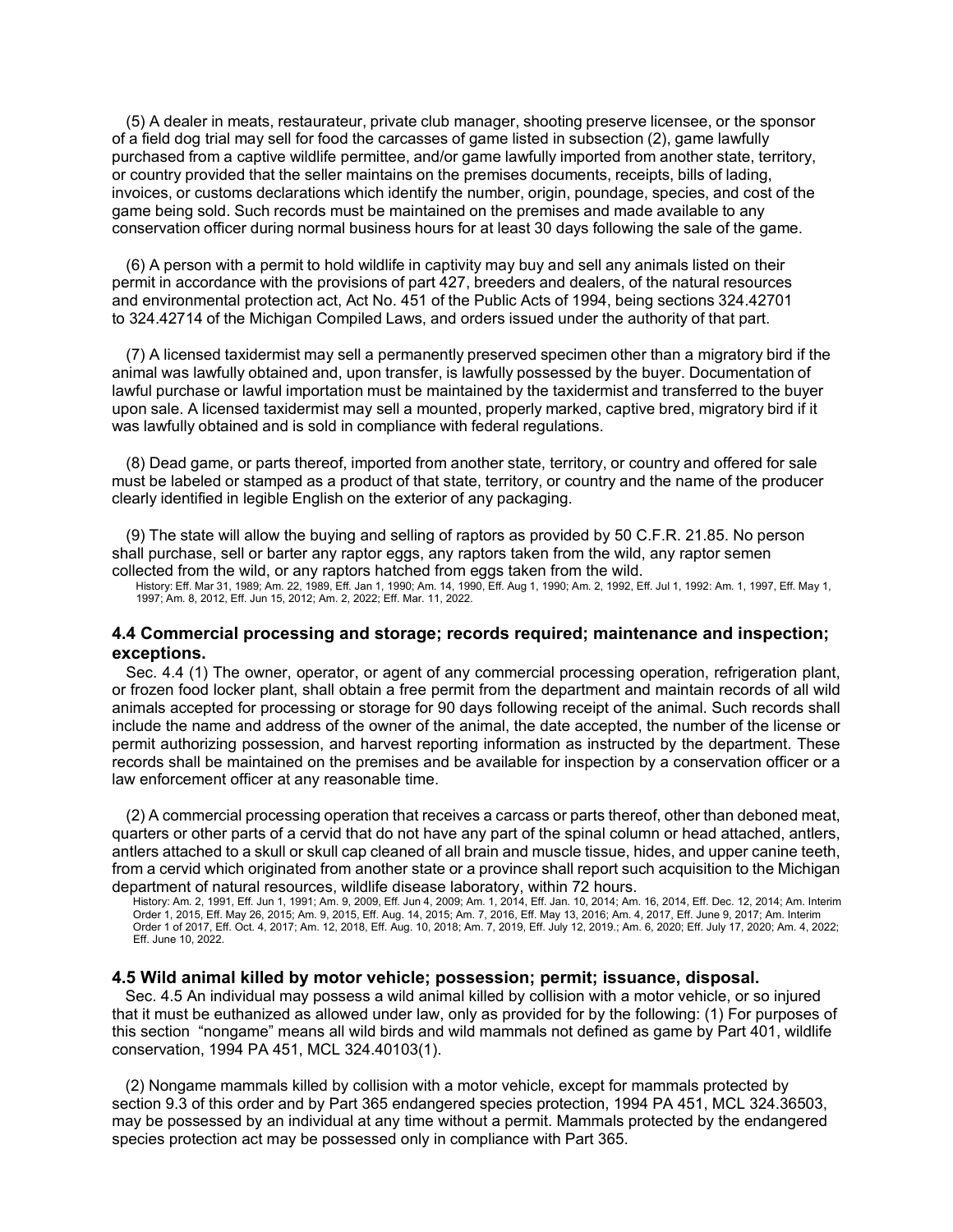(3) Nongame birds killed by collision with a motor vehicle, except for house (English) sparrows, European starlings, feral pigeons, or endangered or threatened species, may be possessed pursuant to section 5.21 of this order. House (English) sparrows, European starlings, or feral pigeons may be possessed by an individual at any time without a permit. Protected birds may be possessed only in compliance with Part 365, endangered species protection, 1994 PA 451.

(4) An individual may possess game as defined MCL 324.40103, other than badger, bobcat, brant, coot, crow, cub bear, duck, elk, fisher, Florida gallinule, geese, marten, moose, otter, snipe, sora rail, spotted fawn deer, Virginia rail, wild turkey, wolf, and woodcock under the following conditions:

(a) For the purposes of this section, the driver of the motor vehicle has first priority to take possession of a wild animal killed by a collision with a motor vehicle.

(b) A spotted fawn, cub bear, migratory game bird, and all game animals listed in subsection (4), except deer killed by a motor vehicle collision may only be possessed pursuant to section 5.21 of this order.

(c) A deer may only be possessed under the following:

(i) The individual obtains a permit from the department or by a police officer investigating the motor vehicle collision;

(ii) The individual notifies the department or a local law enforcement agency of his or her intent to maintain possession of the deer under subsection (4); or,

(iii) If the individual is the driver of the motor vehicle involved in the collision and as a result of that collision is calling 9-1-1 to report the collision, the individual must state his or her intent to maintain possession of the deer under subsection (4) pursuant to 2014 PA 255, MCL 324.40115; and,

(iv) The individual shall not possess the carcass or parts thereof, of the animal outside of the county where the animal was killed by collision with a motor vehicle except for deboned meat, quarters or other parts of a cervid that do not have any part of the spinal column or head attached, antlers, antlers attached to a skull or skull cap cleaned of all brain and muscle tissue, hides, upper canine teeth, or a finished taxidermist mount as part of the department's efforts to respond to and manage CWD in the state.

(d) An individual in possession of beaver, coyote, fox, mink, muskrat, opossum, raccoon, skunk, weasel, or small game under subsection (4) shall prepare and maintain a written record as described by 2014 PA 255, MCL 324.40115 until the individual obtains a permit from the department or until the game and its parts are consumed, composted, or no longer possessed by any individual.

(e) Notwithstanding the provisions of subsection (4)(b) and (c), an individual in possession of a deer killed by collision with a motor vehicle under subsection (4), or so injured that it must be euthanized, shall do one of the following:

(i) Obtain a permit from the department or by a police or peace officer investigating the motor vehicle collision;

(ii) Notify the department or a local law enforcement agency of his or her intent to maintain possession of the deer under subsection (4); or,

(iii) If the individual is the driver of the motor vehicle involved in the collision and as a result of that collision is calling 9-1-1 to report the collision, the individual must state his or her intent to maintain possession of the deer under subsection (4) pursuant to 2014 PA 255, MCL 324.40115.

(5) Notwithstanding the provisions of subsection (4)(b), an individual in possession of a bear killed by collision with a motor vehicle under subsection (4), or so injured that it must be euthanized, shall obtain a permit from the department or a peace officer for that bear.

(6) The permit issued for the salvage of a bear may be issued by a police or peace officer investigating the motor vehicle collision upon a form prescribed by the director and all of the following apply: